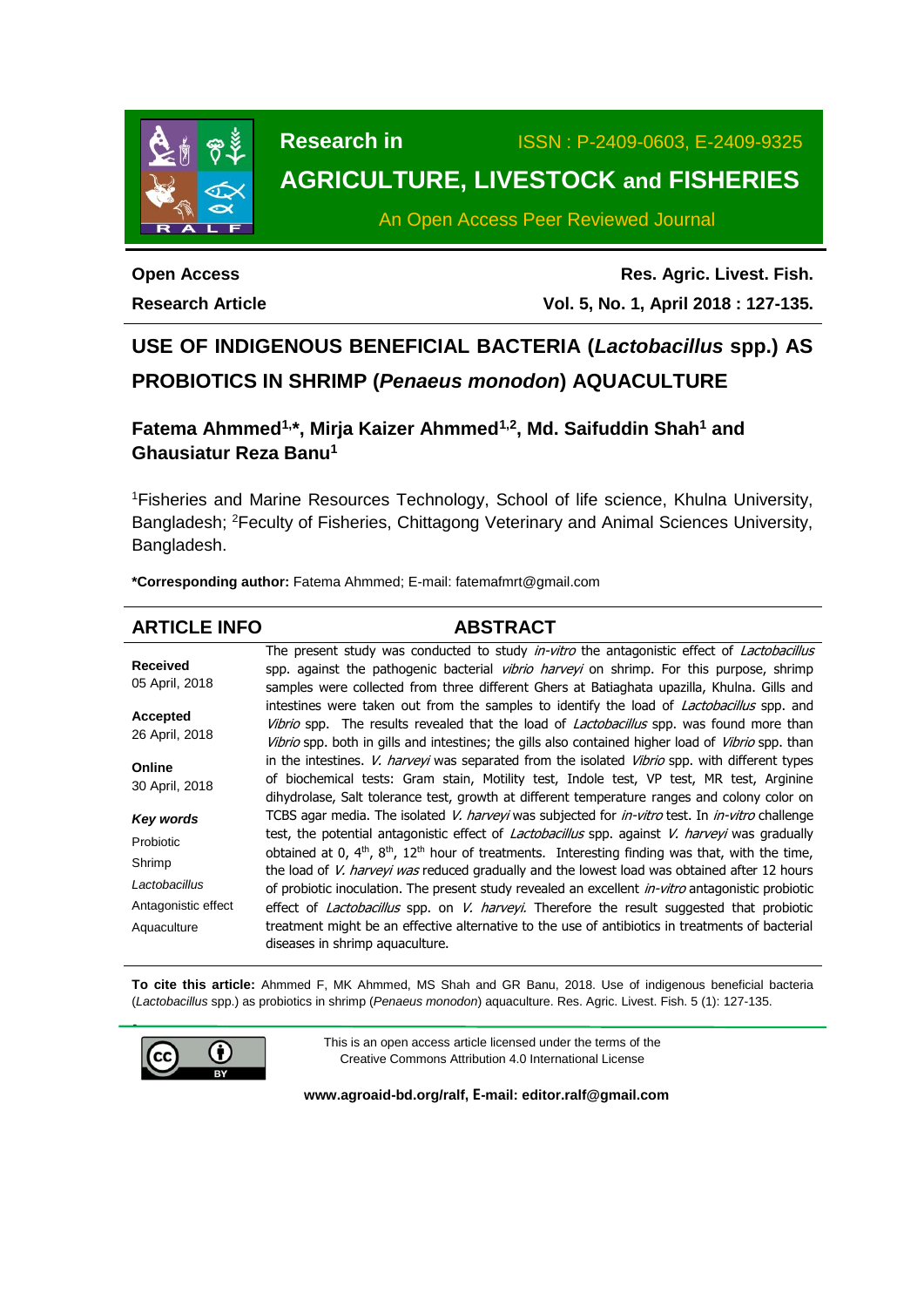### **INTRODUCTION**

Shrimp aquaculture has been recognized as a profitable business in Bangladesh. In spite of having great potentiality, this sector is affected with a wide range of microbial disease. It is one of the limiting factors to shrimp production. A dozen of *Vibrio* species are responsible for bacterial disease. Specially *V. harveyi, V. logei,, V. alginolyticus, V. pelagicus, V. splendidus, V. alginolyticus, V. vulnificus, V. parahaemolyticus and V. damsella,* are commonly found as causative agent of vibriosis (Lightner, 1983). Gram-negative bacterium *V. harveyi* as the causative agent of luminous bacterial disease and it is considered a serious pathogen of larval shrimp in hatcheries (Lavilla-Pitogo et al., 1990; Karunasagar et al., 1994). Both juvenile and adult shrimp can be attacked by this bacterium causing mass mortalities. From over the years, a verity of antibiotics has been used to control various pathogenic bacteria (Baticados et al*.,* 1990). Disinfectants and antimicrobial drugs (antibiotics) are not easy to buy and most of time it is applied in semi-intensive and intensive aquaculture run by the rich farmers. But the situation is different in our country where most of the people farmer live below the poverty line during the starting of the culture and practice traditional or improved traditional culture systems. It is really difficult for them to afford such extra expenses. Furthermore, antibiotics is not encouraged to use nowadays as there is a growing concern about the abuse of antimicrobial drugs not only in human medicine and agriculture but also in aquaculture (Alberman, 1988). Frequent use of chemotherapeutic agents, especially antibiotics, leads to the emergence of resistant strains bacteria (Akoki, 1975) pathogenic to the animals. If antibiotics or disinfectants are used to kill bacteria, some bacteria will survive, because they carry genes for resistance. These will then grow rapidly because their competitors are removed (Moriarty, 1999). Vaccinations to prevent infections have been successful in laboratory scale but yet to be proved under field conditions.

However, it is an urgent issue to find an alternative of antibiotics that would be easy to get and will no harm the nature in anyway. The promising alternative approach for using antibiotics for controlling fish diseases is the use of probiotics or beneficial bacteria. Probiotics bacteria could prevent the establishment of pathogenic bacteria by out-competing them for adhesion and colonization sites in the intestines and other tissues of the animal (Vine et al., 2004a). They could also produce inhibitory substances actively preventing pathogen establishment (Verschuere et al., 2000). When added to rearing water, they may act as bioremediation agents improving water and sediment quality, augment nutrient cycling in the system and initiate colonization of other beneficial micro-flora affecting an overall positive impact on growth rates and productivity (Prabhu et al., 1999). Based on above background the study was undertaken *in-vitro* to find out the beneficial bacteria (*Lactobacillus* spp.) from shrimp for possible use as probiotics on *V. harveyi* infected shrimp.

### **MATERIALS AND METHODS**

#### **Sampling and sample size**

The present study was conducted on three ghers of Batiaghata upazilla, Khulna. The ghers were randomly selected for collecting shrimp samples. Nine (9) specimens of shrimps, *Paeneus monodon* (8.10cm-12.4cm in length and 13.12g-22.6g in weight) were collected from three ghers of the study area.

#### **Preparation of stock solution of the target organs**

The target organs (gill and intestine) of the samples were separated aseptically and weighed in electric balance. Organs (gills weight: 0.22g-0.34g and weights of intestinal tracts: 0.13g-0.25g.) were taken into eppendorf tubes with peptone water (James and Hirsch, 1960) for isolating *Lactobacillus* spp. and alkaline saline peptone water was used for isolating *Vibrio* spp. Then they were homogenized using tissue homogenizer. Then homogenized solutions were centrifuged at 3000 rpm for 3 minutes (James and Hirsch, 1960). After centrifugation the supernatant liquid portion was collected with a micropipette and taken into eppendorf tube and preserved in deep freeze.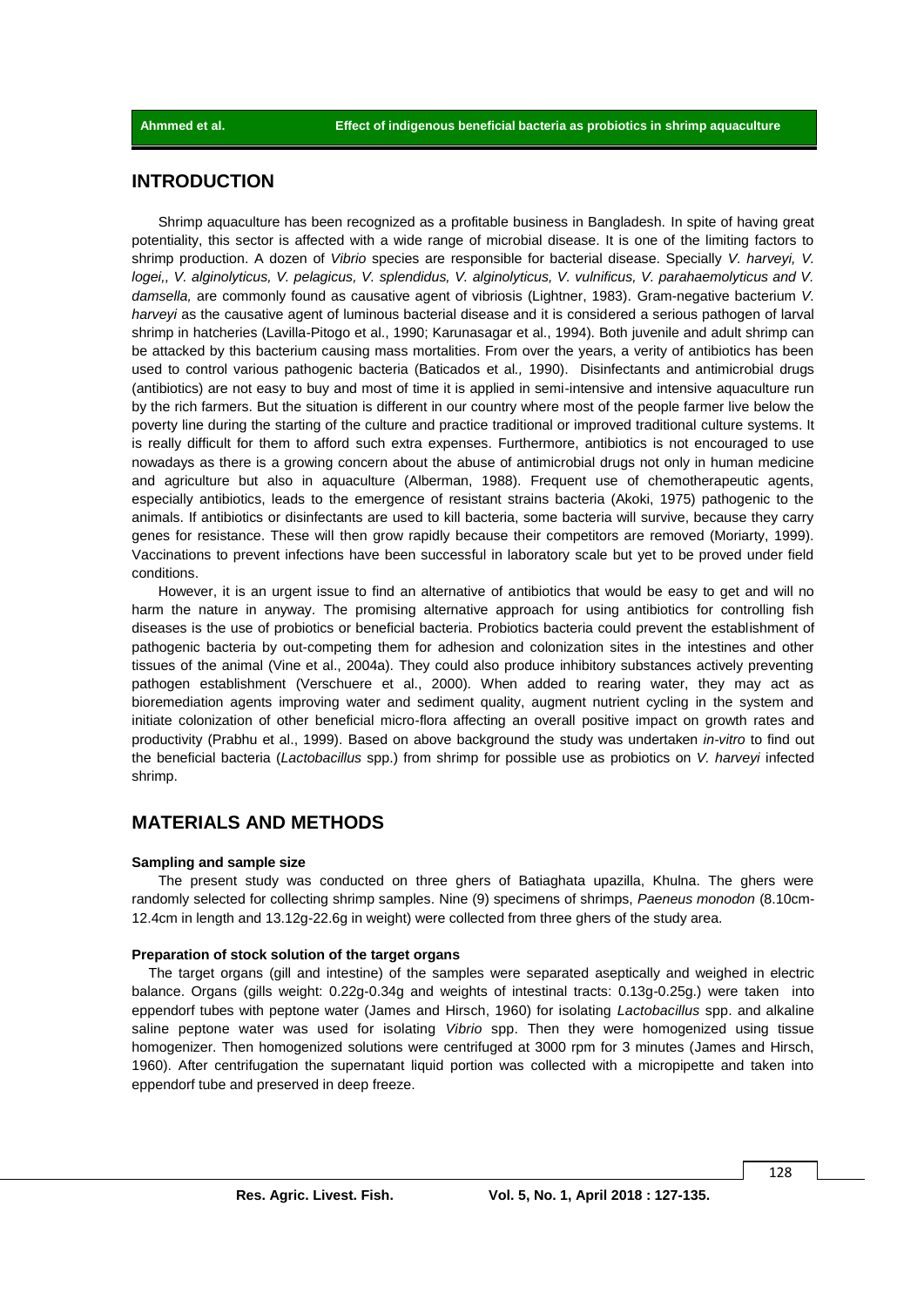#### **Experimental design**

#### **Isolation of probiotic bacteria (***Lactobacillus* **spp.)**

*Lactobacillus* spp. was isolated from gills and intestinal tracts of the collected shrimp samples. The stock solution was diluted (tenfold dilution) with peptone water (James and Hirsch, 1960). 0.1 ml suitable dilution of each stock solution was inoculated in MRS *Lactobacillus* agar media and incubated at 37<sup>0</sup>C temperature for 24-48 hours. After incubation at 37<sup>0</sup>C temperature for 24–48 h, cream-colored colonies with yellow halos were collected and preserved for further experiment.

#### **Isolation of** *Vibrio* **spp.**

*Vibrio* spp. was isolated from the gills and intestinal tracts of the collected shrimp samples from study area. ISO method was followed for isolating *Vibrio* spp. 0.1ml stock solution of each gill and intestinal tract was taken and mixed with 0.9ml alkaline saline peptone water (ASPW) in sterilized test tubes. Then the mixture was incubated at 37 °C for 6 ±1 hr. After that, whole culture of each test tube obtained in first selective enrichment was taken and transferred into other test tubes each containing 10 ml ASPW. Then the solution was incubated at 41.5 °C for 18  $\pm$  1 hr. This was the second selective enrichment. Then serial dilution (tenfold) was done and 0.1ml suitable dilution of each culture was inoculated in thiosulfate citrate bile and sucrose (TCBS) agar plates. Then the inoculated TCBS agar plates were incubated at 37 °C. After 24 h  $\pm$  3 h of incubation, the plates were examined for the presence of typical colonies of presumptive *Vibrio* spp. (ISO/TS 21872-1, 2007).

#### **The identification of** *Vibrio harveyi*

The identification of the *Vibrio harveyi* colonies was done by performing various biochemical tests viz, motility test, methyl red test, VP test, arginine dihydrolase, indole ring test, Salt tolerance test (0%, 1%, 3%, 5%, 7%, and 10%) and growth at ( 4°C, 28°C, 37°C, 55°C).

#### **Biochemical tests**

The isolates were identified at the species level with the use of biochemical key.

#### *Gram Staining*

Gram stain was done to identify the gram positive and gram negative bacteria (Cowan and Steel's, 1993).

#### *Indole test*

The Indole test was performed in a 48h culture in peptone water adding about 1ml ether; shake; run 0.5 ml Ehrlich's reagent down the side of the tube. A red color in the solvent indicates positive reaction (Cowan and Steel's, 1993).

#### *Voges-Proskauer (VP) test*

The VP test was performed after completion of the methyl red test adding 0.6ml 5% α-naphthol solution and 0.2 ml 40% KOH aqueous solution; shake well, slope the tube, and examine after 15 min & 1 h. A positive reaction is indicated by a strong red color (Cowan and Steel's, 1993).

#### *Arginine hydrolysis*

Arginine hydrolysis inoculated 5ml Arginine broth & after incubation for 24h adding 0.25ml Nessler's reagent. Arginine hydrolysis is indicated by the development of a brown color (Cowan and Steel's, 1993).

#### *MR test*

The MR test inoculated the isolated bacteria with buffered glucose broth & incubated at 37°C for 48h. After incubation adding a few drops of methyl red solution to the culture, read immediately. A red color represents a positive test (Cowan and Steel's, 1993).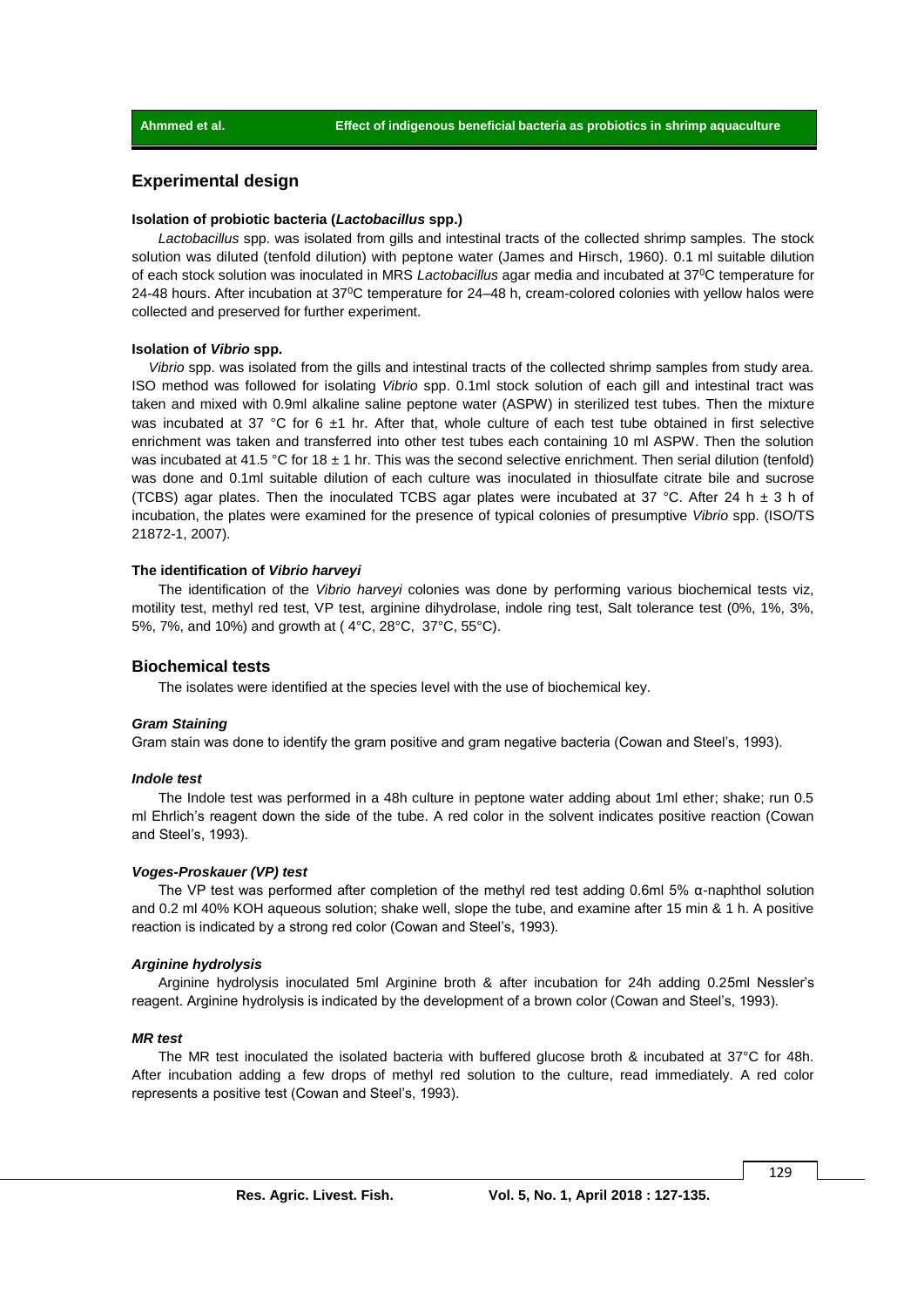#### *Motility test*

The motility test stabbed inoculates tubes of motility medium to a depth of about 5mm. Incubate at or below the optimum growth temperature. Motile organisms migrate throughout the medium, which becomes turbid; growth of non-motile organisms is confined to the stab inoculum (Cowan and Steel's, 1993).

#### *Salt Tolerance Test*

This test was done on nutrient agar media supplemented with varying amounts of NaCl (0%, 1%, 3%, 6%, 8%, and 10%). This was performed to study the salt tolerance range of the isolated species and the optimum concentration, once determined was supplemented in various media required to test their biochemical properties (Cowan and Steel's, 1993).

#### *Growth at different temperature range*

The isolated *Vibrio* spp. was kept in incubator after inoculation at subsequent interval at temperature 4<sup>0</sup>C, 28<sup>0</sup>C, 37<sup>0</sup>C, 55<sup>0</sup>C and checked for their survivability and colony formation obtained at 28<sup>0</sup>C and 37<sup>0</sup>C (Cowan and Steel's, 1993).

#### **In-vitro challenge test and determination of antagonistic activity of the probiotics**

After identification of *Vibrio harveyi* by biochemical test one colony of *V. harveyi* was taken into eppendorf tube by isolating loop into 0.9ml peptone water. Prepared stock solution of *V. harveyi* (ISO/TS 21872-1, 2007). The stock solution was diluted (tenfold dilution) with peptone water (James and Hirsch, 1960) and prepared test solution of *V. harveyi*. Then 0.5 ml isolated probiotic solution was separately mixed with 0.5ml of test solution (*V. harveyi)*. 0.1ml suitable dilution of the mixer solution was inoculated in TCBS agar media after at subsequent intervals of 4 hour up to 12hour. This procedure was done for 2 times. Test solution of *V. harveyi* ; without probiotic was also inoculated in TCBS agar media at 0 hour,  $4<sup>th</sup>$  hour,  $8<sup>th</sup>$  hour and 12<sup>th</sup> hour subsequently. All the inoculated TCBS agar plates were incubated at  $37^{\circ}$  C for 24 $\pm$  3 hours. Standard plate count was done after incubation.

#### **Data collection and analysis**

Collected data were stored, explored and analyzed using Microsoft Excel (Microsoft office, 2007) and Statistical Package for the Social Sciences (SPSS version 16.0; SPSS, Inc., Chicago, IL). Independent sample t-test was applied to address the differences between the treatment and control at 1% significance level using SPSS (version 16.0).

### **RESULTS**

For the enumeration of bacterial loads, gills and intestines were aseptically taken out from the samples. The organs were taken into eppendorf tubes with peptone water **(**James and Hirsch, 1960) for isolating *Lactobacillus* spp. and alkaline saline peptone water was used for isolating *Vibrio* spp**. (**ISO/TS 21872-1, 2007). Then the colonies of *Lactobacillus* spp. and *Vibrio* spp**.** were counted**.** The result revealed that the load of Lactobacillus spp. were more (1.65x 10<sup>5</sup>, 1.65x 10<sup>5</sup>, 1.18x 10<sup>5</sup> CFU/g and 4.14x 10<sup>4</sup>, 2.74x 10<sup>4</sup>, 3.10x 10<sup>4</sup> CFU/g) than *Vibrio* spp. (1.29  $\times$  10<sup>4</sup>, 1.90  $\times$  10<sup>4</sup>, 1.40  $\times$  10<sup>4</sup> CFU/g and 5.44  $\times$  10<sup>3</sup>, 4.00  $\times$  10<sup>3</sup>, 8.49 $\times$  10<sup>3</sup> CFU/g) both in gills and intestines; the gills also contained higher load of *Vibrio* spp. than the intestines (Figure 1).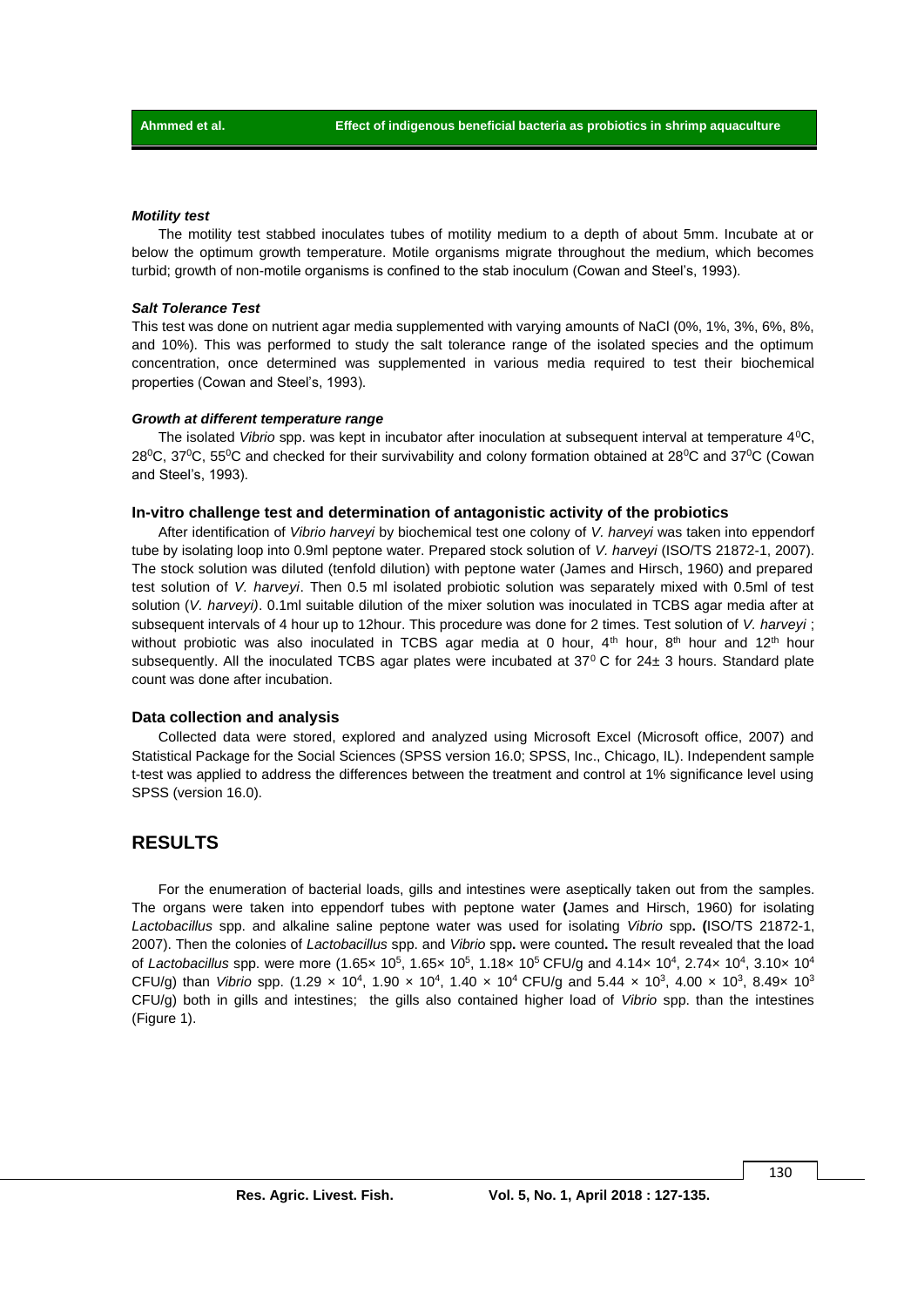

 **Figure 1.** Average Load of *Vibrio* spp. and Lactobacillus spp. in Gill and intestine



 **Figure 2.** *In-vitro* challenge test with isolated probiotics on *vibrio harveyi*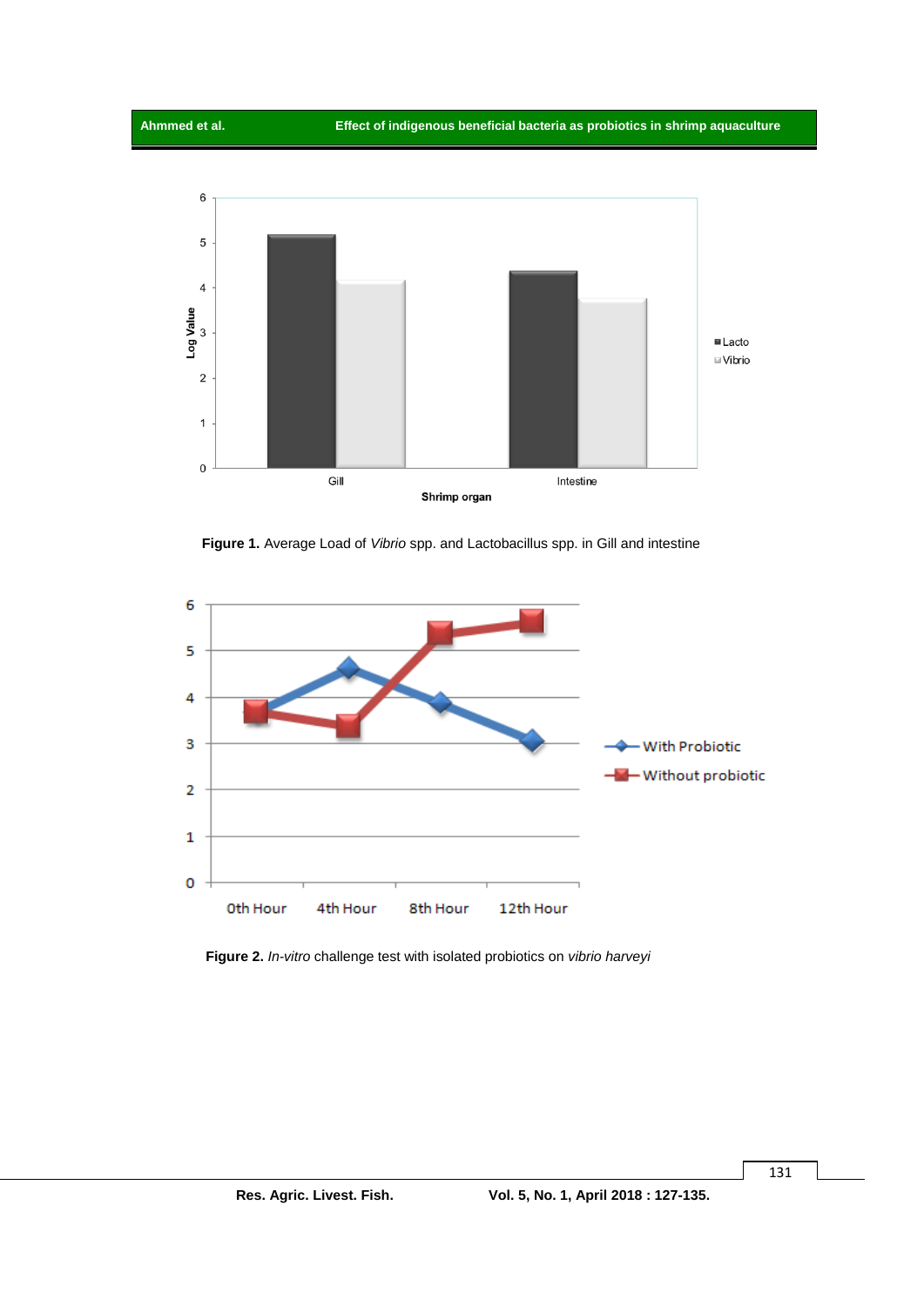The average load of *Lactobacillus* spp. in the gills and intestinal tracts of the shrimp samples collected from 3 experimental ghers were 1.65x 10<sup>5</sup>, 1.65x 10<sup>5</sup>, 1.18x 10<sup>5</sup> CFU/g and 4.14x 10<sup>4</sup>, 2.74x 10<sup>4</sup>, 3.10x 10<sup>4</sup> CFU/g respectively (Table-1). The average load of *Vibrio* spp. in the gills and intestinal tracts of the shrimp samples collected from 3 experimental ghers were 1.29  $\times$  10<sup>4</sup>, 1.90  $\times$  10<sup>4</sup>, 1.40  $\times$  10<sup>4</sup> CFU/g and 5.44  $\times$  10<sup>3</sup>,  $4.00 \times 10^3$ ,  $8.49 \times 10^3$  CFU/g respectively (Table 1).

| Gher No.   | Load of Lactobacillus<br>spp. in gills (CFU/g) | Load of Vibrio spp.<br>in gills (CFU/g) | Load of Lactobacillus<br>spp. in intestinal<br>tracts (CFU/g) | Load of Vibrio spp.<br>intestinal tracts (CFU/q) |
|------------|------------------------------------------------|-----------------------------------------|---------------------------------------------------------------|--------------------------------------------------|
| 01.        | 1.65 $\times$ 10 <sup>5</sup>                  | $1.29 \times 10^{4}$                    | 4.14 $\times$ 10 <sup>4</sup>                                 | $5.44 \times 10^{3}$                             |
| 02.<br>03. | 1.65 $\times$ 10 <sup>5</sup>                  | $1.90 \times 10^{4}$                    | $2.74 \times 10^{4}$                                          | $4.00 \times 10^{3}$                             |
|            | 1.18 $\times$ 10 <sup>5</sup>                  | $1.40 \times 10^{4}$                    | $3.10 \times 10^{4}$                                          | $8.49 \times 10^{3}$                             |

**Table 1.** Load of *Lactobacillus* spp. in gills and intestinal tracts of collected shrimp

#### **Table 2.** Biochemical test to identify *Vibrio harveyi*

| <b>Biochemical test</b> | C <sub>1</sub> | C <sub>2</sub> | $\overline{C}3$ | $\overline{C4}$ | C5        | C6        | $\overline{c}$ | C8                    | C9  | C10       |
|-------------------------|----------------|----------------|-----------------|-----------------|-----------|-----------|----------------|-----------------------|-----|-----------|
| Gram stain              | ÷.             | ٠              | ÷,              | ÷.              | ÷.        | ÷,        | ÷.             | $\tilde{\phantom{a}}$ | ÷.  | ÷         |
| Motility                | $\ddot{}$      | ÷              | $\ddot{}$       | $\ddot{}$       | N/D       | $\ddot{}$ | ÷              | $\ddot{}$             | N/D | $\ddot{}$ |
| Indole formation        | $\ddot{}$      | ÷              | ÷               | ÷               |           | ÷         | ÷              | $\ddot{}$             |     | $\ddot{}$ |
| <b>VP</b> test          |                |                |                 |                 | ÷         |           |                |                       | ÷   |           |
| Arginine dihydrolase    |                |                |                 |                 | N/D       | ۰         |                | ÷                     | N/D |           |
| MR test                 | $\ddot{}$      | ÷              | $\ddot{}$       | ÷               |           | $\ddot{}$ | $\ddot{}$      | $\ddot{}$             |     | $\ddot{}$ |
| Growth in NaCl at       |                |                |                 |                 |           |           |                |                       |     |           |
| 0%                      | $\ddot{}$      | ÷              | ÷               | ÷               | ÷         | $\ddot{}$ | ÷              | $\ddot{}$             |     | $\ddot{}$ |
| 1%                      | $\ddot{}$      | $\ddot{}$      | $\ddot{}$       | $\ddot{}$       | $\ddot{}$ | $+$       | $+$            | ÷                     |     | ÷         |
| 3%                      | $\ddot{}$      | $\ddot{}$      | $\ddot{}$       | ÷               | $\ddot{}$ | $\ddot{}$ | $\ddot{}$      | ÷                     |     | +         |
| 5%                      | $\ddot{}$      | +              | ÷               | ÷               | ÷         | ÷         | ÷              | $\ddot{}$             | N/D | +         |
| 7%                      |                |                |                 |                 | ÷         |           |                |                       |     |           |
| 10%                     |                |                |                 |                 | N/D       | ÷         |                |                       |     |           |
| Growth at               |                |                |                 |                 |           |           |                |                       |     |           |
| 4°C                     |                |                |                 |                 |           |           |                |                       |     |           |
| 28°C                    | $\ddot{}$      | +              | +               | ÷               | N/D       | ÷         | ÷              | $\ddot{}$             | N/D | $\ddot{}$ |
| 37°C                    | $\ddot{}$      | ÷              | $\ddot{}$       | ÷               |           | ÷         | $\ddot{}$      | $\ddot{}$             |     | $\ddot{}$ |
| 55°C                    | ٠              | ۰              | ۰               | ٠               |           | ٠         | ٠              | ۰                     |     | ۰         |
| Colony color on TCBS    | G              | G              | G               | Υ               | G         | G         | G              | G                     | G   | G         |
| Identification          | Vh             | Vh             | Vh              | Vh              | vs        | Vh        | Vh             | Vh                    | VS  | Vh        |

Vh = *Vibrio harveyi*, + = positive, - = negative, G = Green, Y = Yellow, Vs = *Vibrio* Sp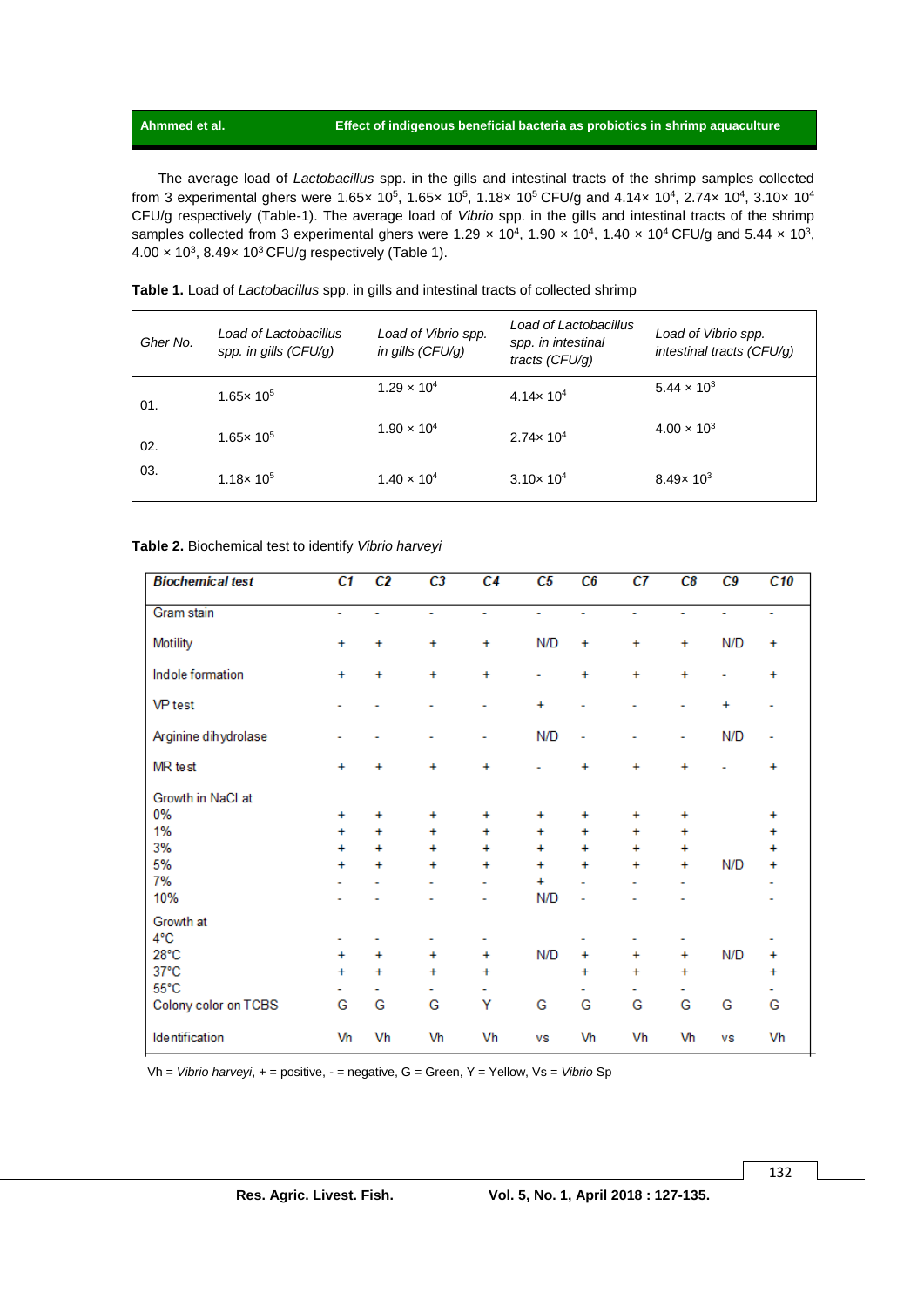Nine biochemical tests were performed (Table 2) to identify *V. harveyi* from the isolated colonies of *Vibrio* spp. The isolated colonies were inoculated in different biochemical media, supplemented with 1% NaCl to provide the optimum condition for growth, and incubated overnight at  $30^{\circ}$ C. The Gram stain result was observed under total magnification by using a light microscope and showed all *V. harveyi* isolates to be Gram negative short rods. All *V. harveyi* isolates showed positive results to the Motility test, Indole ring, MR test. Majority of *V. harveyi* isolates (96.7%) were able to grow in salt tolerance test at 0% to 5%. These bacterial isolates showed inhibition at temperatures of 4°C and 55°C but were able to grow well at temperatures of 28°C and 37°C. The green and yellow colonies were observed on TCBS agar plates.

The biochemical test was done with 10 colonies of *Vibrio* spp. From the conformation test it was found that 80% was *V. harveyi* among 10 *Vibrio* spp. After that with the isolated *V*. *harveyi* colonies were further *invitro* tested to determine the antagonistic effect of *Lactobacillus* spp. on *V. harveyi.*

The result of the *in-vitro* challenge test with and without probiotics had been presented in Figure 2. *In-vit*ro challenge tests were performed to investigate the antibacterial effect of the isolated probiotics (*Lactobacillus* spp.) on the *Vibrio harveyi* of infected shrimp. When *in-vit*ro challenge tests were run it was found that the average load of *V. harveyi*. in zero (0) hour was 4.69x 10<sup>3</sup> CFU/g and it was 2.30x 10<sup>4</sup>, 2.36x 10<sup>5</sup> and 4.24x  $10^5$  at  $4^{\text{th}}$ ,  $8^{\text{th}}$  and  $12^{\text{th}}$  hour respectively. However, after treatment with the isolated probiotics, the average load of *V. harveyi* at 4<sup>th</sup>, 8<sup>th</sup> and 12<sup>th</sup> hour were reduced to 1.16× 10<sup>4</sup>, 7.41× 10<sup>3</sup> and 1.13× 10<sup>3</sup> respectively. The present study showed a slight reduction of *V. harveyi* load at the 4th hour of probiotic application where as a drastic and significant reduction in the load of *V. harveyi* had been obtained at the 8<sup>th</sup> and 12<sup>th</sup> hour of probiotic application.

### **DISCUSSION**

The present study showed that the load of *Lactobacillus* spp. and *Vibrio* spp. was more in gills than in the intestinal tracts of shrimp samples. Gill is an essential organ for the respiration of fish and always remains in contact with the aquatic environment. Water is the major source of various types of microorganisms. So, gill possesses the greater possibility of association with different types of bacteria. The present study was also similar with some other research work. Such as, potential pathogens were able to maintain themselves in the external environment (water) of the animal and proliferate independently of the host animal (Hansen and Olafsen, 1999; Verschuere et al., 2000).

Various potential pathogens are taken up constantly by the animal through the processes of respiration, osmoregulation and feeding. This might be the main reason of such better occurrence of *Lactobacillus* spp. and *Vibrio* spp. in gills than intestinal tracts of the experimental samples. This result also agreed well with the findings of Ringo and Gatesoupe (1998). They reported that, *Lactobacillus* spp. is less abundant in intestinal tract. It is also well known that the population level of lactic acid bacteria associated with the digestive tract is affected by nutritional and environmental factors like dietary polyunsaturated fatty acids, chromic oxide, stress etc. These affecting factors might be another reason why there was less abundance of *Lactobacillus* spp. in intestinal tracts than in the gills.

Moriarty (1990) reported that, aquatic farmed animals are surrounded by an environmental milieu that supports opportunistic pathogens independently of the host animal, and so the pathogens can reach high abundance on the external organs of the animal. In aquaculture ponds, where animal and algal population densities are very high, *Vibrio* spp. numbers can also become high compared to the open sea. This might be another reason of such better occurrence of *Vibrio* spp. in gills than the intestinal tracts of the experimental samples, which was found in the present study. [Verschuere et al.,](http://www3.interscience.wiley.com/cgi-bin/fulltext/118583339/main.html,ftx_abs#b45) (2000) stated that although lactic acid bacteria are not dominant in the normal intestinal microbiota of larval or growing fish, several trials have been undertaken to induce an artificial dominance of lactic acid bacteria in aquatic animals. This statement supports the findings of the present study.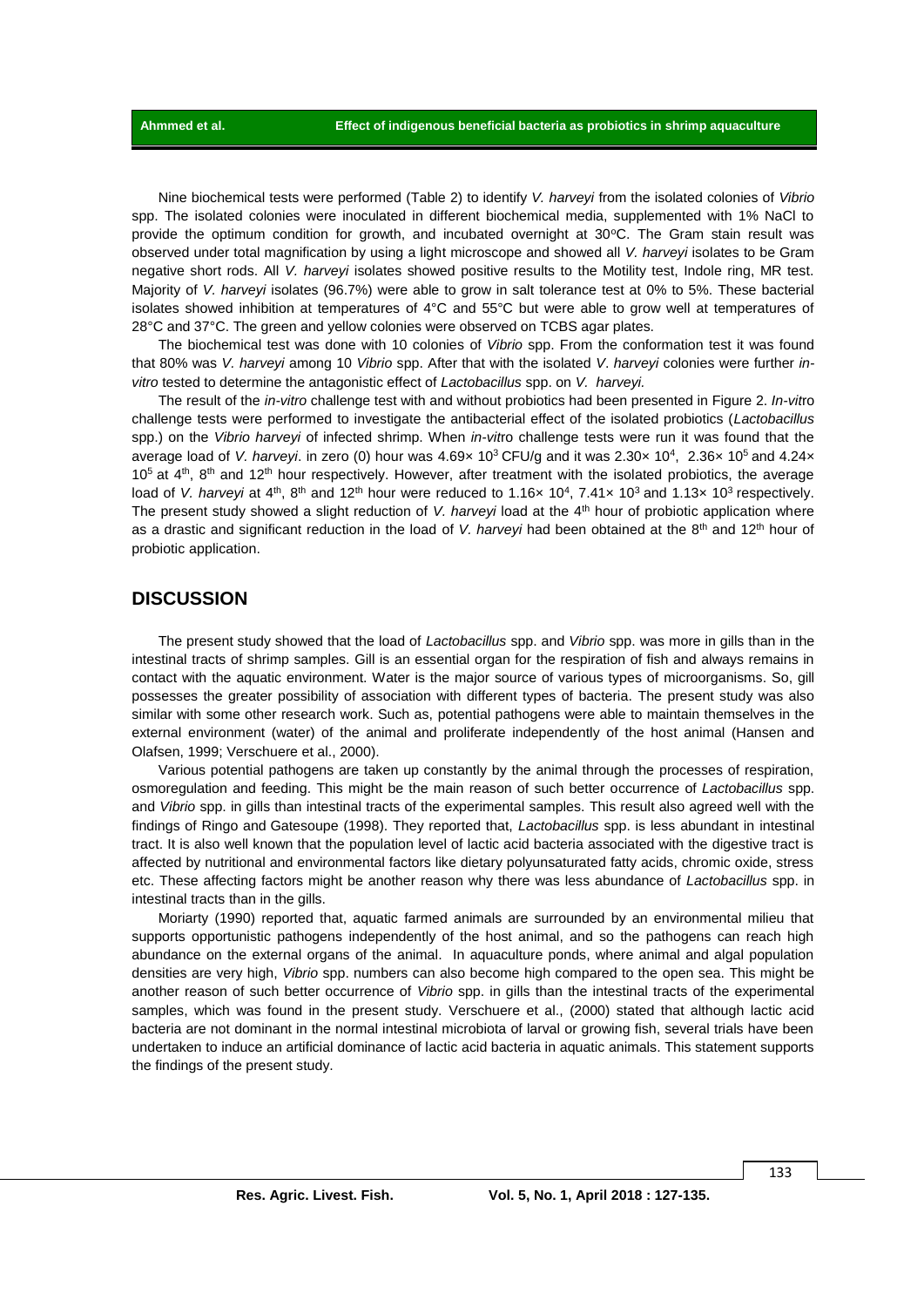The present study revealed that *Lactobacillus* spp. loads were higher than *Vibrio* spp. both in gill and intestine. *Lactobacillus* spp. is a beneficial bacteria and the presence of higher amount of *Lactobacillus* spp. in gill and intestine is a good sign. Because this *Lactobacillus* spp.; act as natural probiotics in infected shrimp. These results also agreed with the findings of two other separate experiments (Lee et al*.,* 2000) and (Vine et al., 2004) who stated that successful probiotics bacteria are usually able to colonize the intestine, at least temporarily, by adhering to the intestinal mucosa. The adhesive probiotics bacteria could prevent the attachment of pathogens, such as coliform bacteria and clostridia, and stimulate their removal from the infected intestinal tract. Both of these experiments revealed the temporary colonization and adherence of probiotic bacteria. The gills may appear susceptible to bacterial penetration because they are covered by a thin exoskeleton (Taylor and Taylor, 1992), but their surfaces are cleaned by the setobranchs.

From the biochemical test it was found that most of the *Vibrio* spp. were *Vibrio harveyi* . From the present it has been proved that there is a significant antagonistic effect of *Lactobacillus* spp. against *V. harveyi.* In *invitro* challenge test, the potential antagonistic effects of *Lactobacillus* spp. against *V. harveyi* was gradually obtained at 4<sup>th</sup>, 8<sup>th</sup> and 12<sup>th</sup> hour of probiotics treatment. This finding is very much similar to Balca'zar, (2003) also works on effect of probiotics on shrimp, his findings also relate with the findings of the present study. He found that the administration of a mixture of bacterial strains (*Bacillus* spp. and *Vibrio* spp.) positively influenced the growth and survival of juveniles of white shrimp and presented a protective effect against the pathogens *Vibrio harveyi* and white spot syndrome virus.

Sumon et al., (2018) also found the antagonistic effect of probiotic bacteria on *Vibrio harveyi* that also supports the present study. Austin and Brunt, (2008) also mentioned that the probiotics actively interfere with the colonization of potential pathogens in the digestive tract by antibiosis or by competition for nutrients, oxygen and/or space, by alteration of microbial metabolism, and/or by the stimulation of the innate immune response, including enhancement of phagocytic and respiratory burst activities and lysozyme reduction. Jiravanichpaisal and Chuaychuwong et al., (1997) used successfully *Lactobacillus spp.* as the probiotic bacteria in the tiger shrimp (*P. monodon* Fabricius). They designed to investigate an effective treatment of *Lactobacillus spp.* against vibriosis and white spot diseases in *P. monodon*. Results of the present study indicated that probiotics treatment offers a promising alternative to the use of antibiotics in shrimp aquaculture. These works strongly suggest the effective control of microflora in fish and shellfish in culture environments by antibiotic-producing bacteria.

### **CONCLUSION**

From this *in-vitro* challenge test with *Lactobacillus* spp. it was found that it significantly reduced the *V. harveyi* load of the selected shrimp samples. From this *in-vitro* test it was proved that *Lactobacillus* spp., had the inhibitory property of a biocontrol agent for use in control of shrimp pathogens and might be useful for replacing the commercial antibiotics. The present investigation also clearly demonstrated that, putative probionts isolated from infected shrimp possesses an excellent antibacterial effect and could be applied in aquaculture operation as an effective tool of treatment to prevent and cure shrimp diseases caused by *V. harveyi*. On the basis of the results obtained in this work, it could be concluded that Probiotics, as 'bio-friendly agents' such as *Lactobacillus* spp., could be introduced into the culture environment to control and compete with pathogenic bacteria as well as to promote the growth of the cultured organisms.

### **ACKNOWLEDGEMENT**

The authors would like to thank all the people who helped in the collection of prawn juveniles and pond preparation. The authors gratefully acknowledge the financial support of Bangladesh Fisheries Research Institute (BFRI).